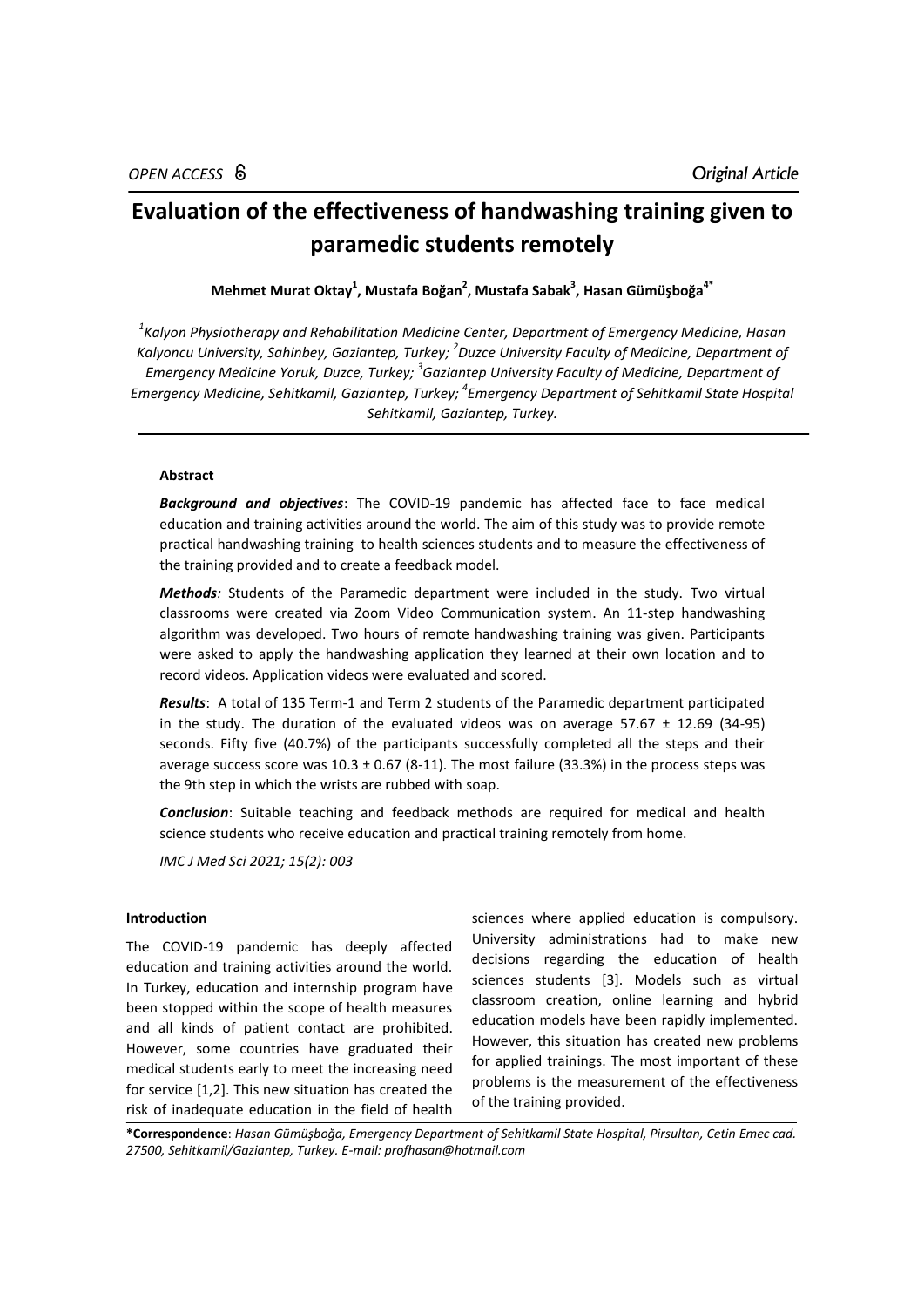Hand hygiene is an important element in combating infectious diseases and hospital infection. Hand hygiene education is an element that increases the theoretical knowledge of students, predicts their practice and contributes to the fight against pandemic. One of the main recommendations published by the World Health Organization (WHO) for the public is to wash hands frequently and correctly to prevent SARS-CoV-2 infection [4]. During this period when the importance of hand hygiene education and distance education models are discussed, the fact that it is difficult to manage practical trainings remotely [5].The aim of this study was to provide handwashing training to health sciences students whose practical training was interrupted, to measure the effectiveness of the training provided, and to create a feedback model for remote practical training.

#### **Materials and methods**

The study was approved by the institutional ethics committee. The study was conducted with first and second year paramedic students. No pre-test was applied as none of the participants had received handwashing training before.

#### *Workflow*

**First step**: Training content and plan were determined. The training plan included:

## a. *learning the indications of handwashing*

b. *correct handwashing application* - Using the hand hygiene guide recommended by WHO [6] and the handwashing algorithm recommended by the Turkish Republic (TR) Ministry of Health [7], an 11 step handwashing algorithm of Hasan Kalyoncu University was created (Image-1), and

#### c. *Wrong applications during handwashing*

**Second Step**: Learning resources were determined and training materials were produced. At this stage, Power Point presentation, visual and written resources were prepared in accordance with the learning objectives and training content. Learning materials were created based on videos and brochures prepared by WHO and Turkish Ministry of Health. Using these guides, a 60-second implementation video was shot. The video and the prepared algorithm were sent to the groups in which the participants were included via the WhatsApp Messenger application.

**Third step**: Two virtual classrooms consisting of first and second year students of the paramedic department were established over the Zoom Video Communications system. During the study, two hours of remote handwashing training was given to both groups separately by the coordinators of the study. In these presentations, handwashing skill was explained to the participants in practice. Participants were able to present instant questions and contribute during the presentation.

**Fourth step**: It was aimed to provide feedback of the participants. Participants were asked to apply the handwashing application they learned at their own location and to record videos during the application. Participants were notified beforehand that recordings were limited to <100 seconds. The recorded images were sent to the study directors via e-mail within a period of 15 days.

**Fifth step**: Application videos were evaluated. First of all, video quality was evaluated with the Global Quality Score (Table-1). Videos with a Global Quality Score of 4 and 5 were evaluated in terms of content.

The application stages were scored separately according to the Hasan Kalyoncu University handwashing algorithm (Image-1). While evaluating the videos, "1 point" was given for each correct step of the participant and "0 point" for incorrect step. Each participant received a minimum of "0" and a maximum of "11" points from the applications. The participant who secured full 11 points from one application was deemed successful; the participant with less than 11 points was termed as failed. The videos were scored individually by two independent observers (two emergency medicine specialists with at least 5 years of experience) using a rubric.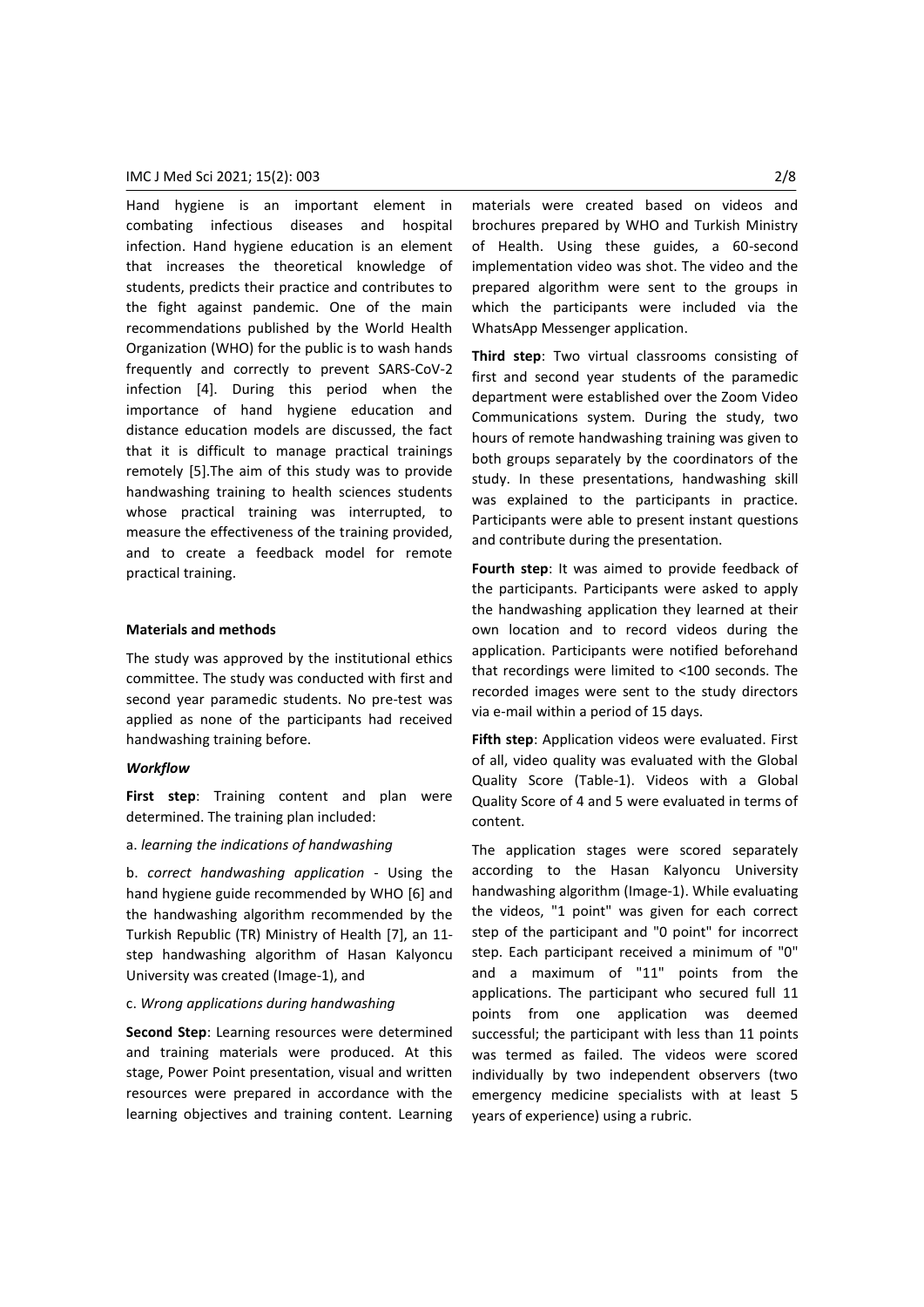## IMC J Med Sci 2021; 15(2): 003 3/8

**Step 1:** Hands and wrists are wetted with water

**Step 2:** Enough soap is taken in the palm

**Step 3:** The soap is dispersed on all surfaces of the hands and thoroughly foamed **Step 4:** The back of the hand is rubbed with the palm of the other hand

**Step 5:** The palms are joined and the fingers are cleaned

**Step 6:** Hands are clenched and the inner faces of the fingers are rubbed

**Step 7:** The thumb is rubbed in the palm of the other hand

**Step 8:** Fingers rub on the palm of the other hand

**Step 9:** Wrists are rubbed with soap

**Step 10:** Hands rinse with plenty of water

**Step 11:** Hands are dried with a clean towel or paper towel. Use paper towel to turn off faucet



**Figure-1**: *Hasan Kalyoncu University handwashing algorithm*

Participants who did not want to participate in the study, who wanted to leave the study, who did not submit their video recording on time, who had a Global video quality score of <4 and a video duration of <15 seconds were excluded from the study.

### **Table-1***: Global Quality Score*

| Score                                               | <b>Description</b>                           |  |  |  |
|-----------------------------------------------------|----------------------------------------------|--|--|--|
| 1                                                   | Poor quality, poor flow of the site, most    |  |  |  |
|                                                     | information missing, not at all useful for   |  |  |  |
|                                                     | patients                                     |  |  |  |
| 2                                                   | Generally poor quality and poor flow,        |  |  |  |
|                                                     | information<br>listed<br>but<br>some<br>many |  |  |  |
|                                                     | important topics missing, of very limited    |  |  |  |
| 3                                                   | use to patients                              |  |  |  |
|                                                     | Moderate quality, suboptimal flow, some      |  |  |  |
|                                                     | important information is adequately          |  |  |  |
| 4                                                   | discussed but others poorly discussed,       |  |  |  |
|                                                     | somewhat useful for patients                 |  |  |  |
|                                                     | Good quality and generally good flow.        |  |  |  |
|                                                     | Most of the relevant information is listed,  |  |  |  |
|                                                     | but some topics not covered, useful for      |  |  |  |
| 5                                                   | patients                                     |  |  |  |
|                                                     | Excellent quality and flow, very useful for  |  |  |  |
|                                                     | patients                                     |  |  |  |
|                                                     |                                              |  |  |  |
| Statistical Method: The normality distribution of   |                                              |  |  |  |
| the data was evaluated using the Shapiro Wilk test. |                                              |  |  |  |
| Student's t test was used to compare two            |                                              |  |  |  |

ent's t test was used to independent groups with normal distribution, and the Mann Whitney U test was used to compare two independent groups that were not normally distributed. Relationships between categorical variables were analyzed using Pearson's and exact chi-square tests. Pearson Correlation test was used to determine rater reliability, which shows consistency between raters. For descriptive statistics, mean ± standard deviation for numerical variables, numbers and percentages for categorical variables were used. Statistical analysis was performed using the SPSS Windows 24.0 package program and a p <0.05 level was considered statistically significant.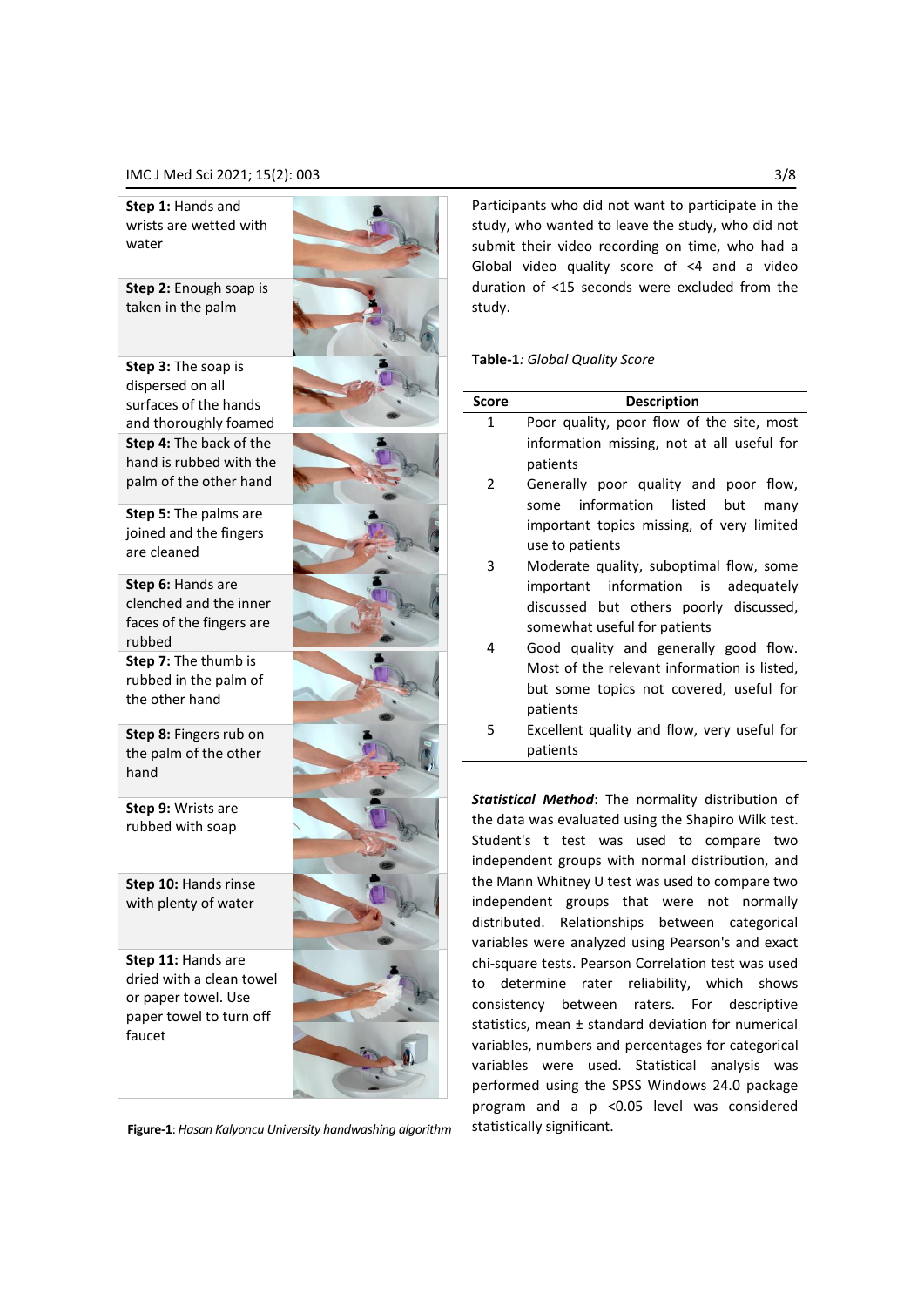## **Results**

Pearson Correlation test was used to show consistency between raters and to determine rater reliability. Analysis of results showed a high correlation between raters ( $r = 0.90$ ,  $p < 0.05$ ). A total of 135 participants who met the criteria were included in the study. Out of 135, 41 (30.4%) and

**Table-2***: Descriptive data of the study participants (N=135)*

| Parameter                          | <b>Values</b>       |  |
|------------------------------------|---------------------|--|
| Gender, n (%)                      |                     |  |
| Male                               | 41 (30.4)           |  |
| Female                             | 94 (69.6)           |  |
| Class, $n$ $(\%)$                  |                     |  |
| Term-1                             | 66 (48.9)           |  |
| Term-2                             | 69 (51.1)           |  |
| Video duration in                  |                     |  |
| second, $\bar{x} \pm SD$ , (Range) |                     |  |
| General                            | 57.67±12.69 (34-95) |  |
| Term-1                             | 55.39±11.61 (34-88) |  |
| Term-2                             | 59.85±13.36 (37-95) |  |

**Table-3**: *Success status of each process step of the study participants (N=135)*

| <b>Process step</b>                                                          | <b>Successful</b> | Unsuccessful |  |
|------------------------------------------------------------------------------|-------------------|--------------|--|
|                                                                              | n (%)             | n (%)        |  |
| Step 1                                                                       | 134 (99.3)        | 1(0.7)       |  |
| Step 2                                                                       | 135 (100)         | 0(0.0)       |  |
| Step 3                                                                       | 126 (93.3)        | 9(6.7)       |  |
| Step 4                                                                       | 135 (100)         | 0(0.0)       |  |
| Step 5                                                                       | 135 (100)         | 0(0.0)       |  |
| Step 6                                                                       | 113 (83.7)        | 22(16.3)     |  |
| Step 7                                                                       | 135 (100.0)       | 0(0.0)       |  |
| Step 8                                                                       | 134 (99.3)        | 1(0.7)       |  |
| Step 9                                                                       | 90 (66.7)         | 45 (33.3)    |  |
| Step 10                                                                      | 135 (100)         | 0(0.0)       |  |
| Step 11                                                                      | 124 (91.9)        | 11(8.1)      |  |
| <b>Total success</b>                                                         | 55 (40.7)         | 80 (59.3)    |  |
| Success points (Total),<br>$10.3 \pm 0.67$ (8-11)<br>Mean $\pm$ SD (min-max) |                   |              |  |

94 (69.6%) participants were male and female respectively while, 66 (48.9%) were Term-1 and 69 (51.1%) were Term-2 students of the Paramedic department. The duration of the evaluated videos was on average 57.67 ± 12.69 (range: 34-95) seconds (Table-2). Fifty five (40.7%) of the participants successfully completed all the steps and their average success score was  $10.3 \pm 0.67$ (range: 8-11). The most failure rates were in the  $9<sup>th</sup>$  $(33.3%)$  and  $6<sup>th</sup>$  (16.3%) process steps (Image-1) where the wrists and volar surface of the fingers were rubbed with soap (Table-3).

Participants were compared within themselves (Table-4). Average achievement score of female students was found to be higher  $[10.37 \pm 0.56, (9$ -11) points] and they showed more success [39 (41.5%)], but were not statistically different from male students (p=0.789). The average achievement score of Term-1 students was found to be higher  $[10.32 \pm 0.7, (8-11)$  points] and they were more successful (28, 42.4%) but were not significantly (p=0.697) different from the score of Term-2 students (39.1%).

**Table-4**: *Comparative performance data of the study participants (N=135)*

|          | Success points Successful Unsuccessful |        |               |
|----------|----------------------------------------|--------|---------------|
|          | Mean ± sd                              | Number | <b>Number</b> |
|          | (min-max)                              | $(\%)$ | $(\%)$        |
| Gender   |                                        |        |               |
| Male     | $10.2 \pm 0.81$                        | 16     | 25            |
| $(n=41)$ | $(8-11)$                               | (39.0) | (61.0)        |
| Female   | 10.37±0.56                             | 39     | 55            |
| $(n=94)$ | $(9-11)$                               | (41.5) | (58.5)        |
| p value  | $0.388*$                               |        | $0.789**$     |
| Class    |                                        |        |               |
| Term-1   | 10.32±0.71                             | 28/66  | 38/66         |
| $(n=66)$ | $(8-11)$                               | (42.4) | (57.6)        |
| Term-2   | $10.30 \pm 0.63$                       | 27     | 42            |
| $(n=69)$ | $(9-11)$                               | (39.1) | (60.9)        |
| p value  | $0.660*$                               |        | $0.697**$     |

*\*p value was obtained from Mann Whitney U test; \*\*p value was obtained from Pearson Chi Square test*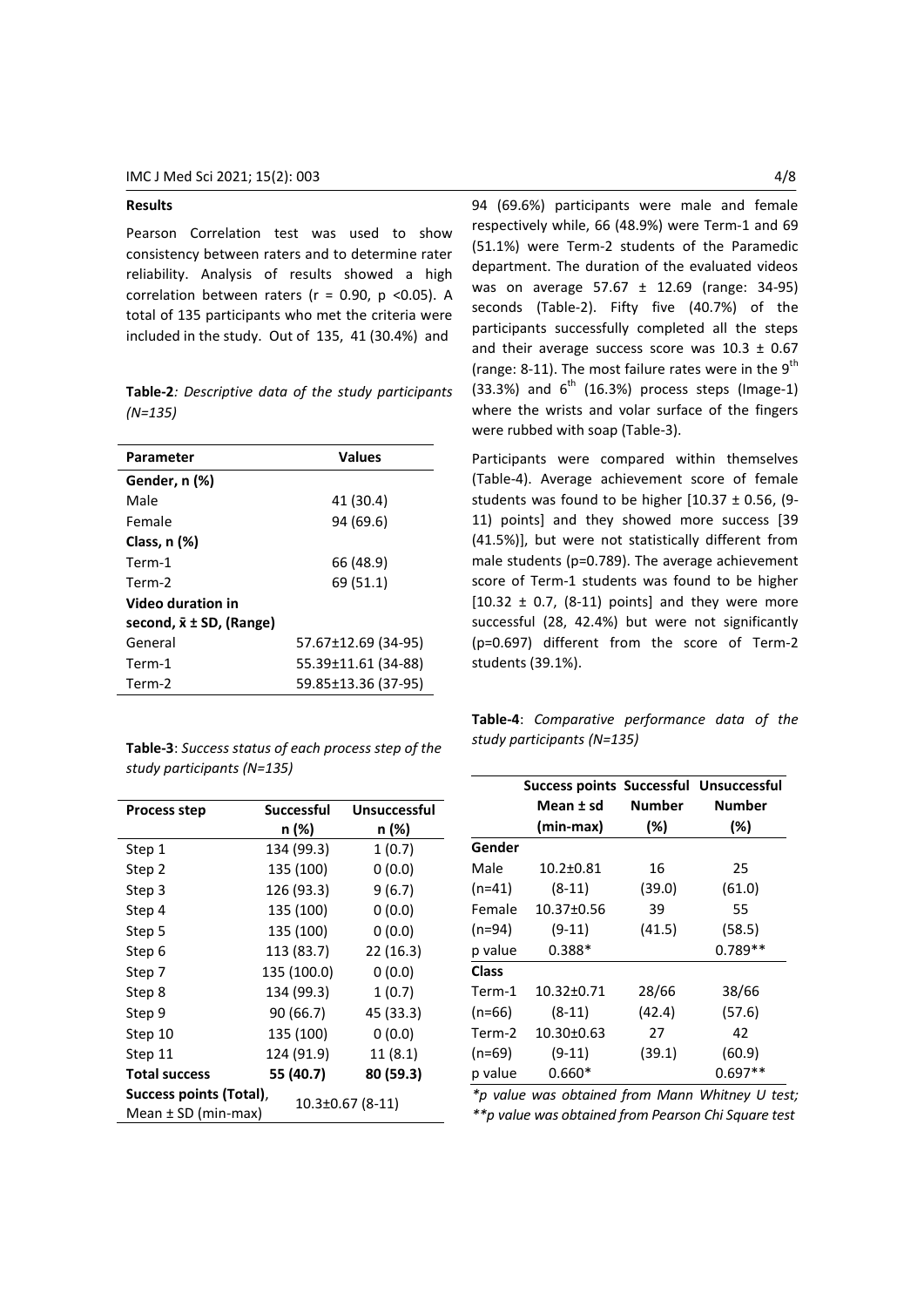## **Discussion**

Hand hygiene, correct handwashing education and habits are not standardized by health professionals and health science students [8]. On the other hand, it is known that hand hygiene is an important factor that improves patient safety and especially prevents in-hospital infections [9]. Studies have shown that only 5.3% to 9.5% of health science students and health professionals have completely clean hands after washing their hands [8]. In the study conducted by Yoo et al., it was observed that less than half of the paramedic students (45%) washed their hands 5-8 times a day and the average washing time was 24.34 seconds [10]. Ho et al in an observational study found that paramedics sanitize their hands nine times during patients contact compared to only three times before touching the patient [11]. Studies conducted in our country have shown that the vast majority of health science students have a habit of washing their hands before and after the procedure. They wash their hands > 10 times a day for more than 60 seconds , but again, their level of knowledge about hand hygiene is low [8,12,13]. According to the available data, it is a necessity for health sciences students who frequently touch patients in pre-hospital health and emergency services after graduation to receive handwashing training and gain this habit. However due to the pandemic, suitable methods are required for such practical training and feedback of education for students receiving education from home. In our study, this difficulty was tried to be overcome with video feedback.

Hand hygiene is a habit that is frequently needed in all areas of life rather than being a part of a professional line of business. Studies show that almost all (95%) people leave at least some part of their hands dirty after handwashing [8,14]. The most common areas are the nails, thumb (especially of the non-dominant hand), fingers and wrist [14-16]. It has been reported that hands of people wearing watches and bracelets on their wrists tend to remain dirty even after washing their hands [14,15]. In some visual algorithms of global

health organizations such as the World Health Organization, there is no step of rubbing the wrist with soap [6]. We believe that updating such visual algorithms by emphasizing the rubbing of the wrist with soap will contribute to improve the hand hygiene. In addition, it has been shown that the fingertips are not rubbed on the palm during washing and the fingertips and nail bed remain dirty [8,17]. It is known that long and dirty nails are associated with in-hospital serious infections [18,19]. Therefore, many handwashing algorithms emphasize the cleaning of these areas more [6,7]. In our study, 40.7% of our participants correctly applied all handwashing steps. The 5th step where the fingers were cleaned, the 7th step where the thumbs were cleaned and the 8th step where the nails were cleaned were successfully performed by the majority of the participants (> 99%). However, the 6th step in which the volar surface of the fingers were washed a significant portion of the participants (16.3%) made mistake in the second application. Although none of the participants used any wrist jewelry during the handwashing procedure, the most common misapplication (33.3%; Table-3) was observed during the washing of the wrists. As a result of this application, it is possible to say that the volar aspect of the wrists and the fingers, the most frequently used area, remain dirty. It is seen that personal differences, habits and accessories used have an effect on handwashing habits. For this reason, correct handwashing technique trainings should be supported not only with written and illustrated brochures but also with visual applications and should be repeated frequently to make the process into a habit. Many studies on hand hygiene are based on detecting the dirty parts of the hand by using the reflection of ultraviolet light [8,14,15]. In the present study, it was not possible to use ultraviolet light for us to see which part of hands

Differences between societies (such as hygiene, belief, geographical differences, water resource limitations) make it difficult to standardize handwashing practices [8,16]. In our study, 8.1% of

remained dirty in a usual act of handwashing.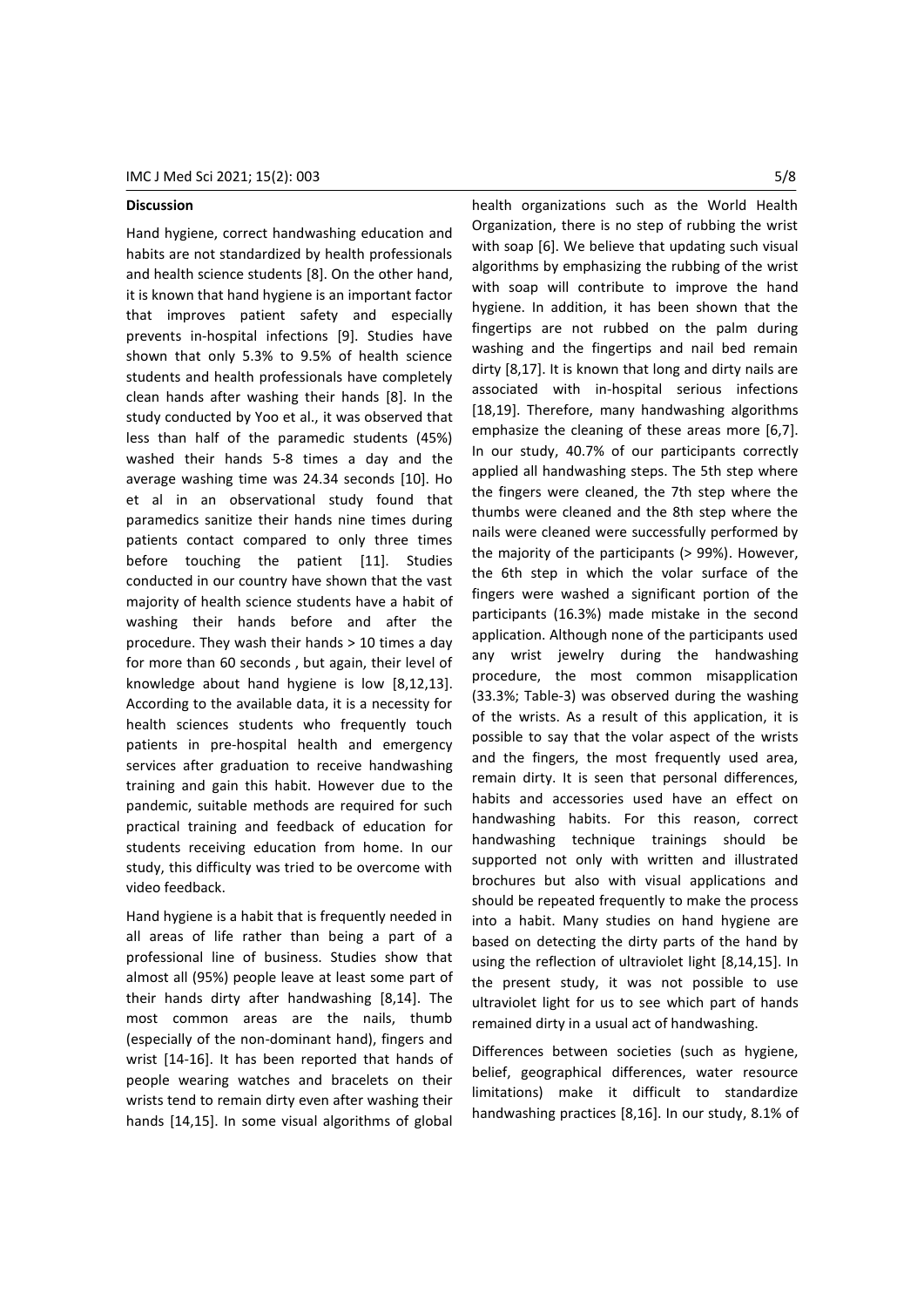## IMC J Med Sci 2021; 15(2): 003 6/8

the participants turned off the tap with their hands after washing their hands. Some of these people stated in their video recordings that they did this practice in order not to waste water while taking the paper towel and drying their hands. In a similar study, the most common wrong application was found at this step and the participants stated that they performed this application in order to prevent water waste [16]. Only 15% of the usable fresh water resources in our country and in the world are used for domestic and drinking purposes while most of the water resources are used for agricultural irrigation and industrial areas and therefore wasted in those areas [20,21]. It is difficult to compare the wastage of water during handwashing and the financial loss caused by infections due to incomplete hand hygiene. However, hand hygiene is known to be an important practice that affects public health positively, and also prevents in-hospital infections and reduces morbidity and mortality [18,19,22]. Therefore, the main purpose of hand hygiene is to reduce contamination and this should be started from the taps where hygiene begins.

Distance education is a learning-teaching method that has gradually increased its place and effectiveness in education in recent years. Face-toface trainings have advantages such as visual contact between student and teacher, agreement with body language, ability to instantly ask and clarify issues that the students do not understand, and contribute [23,24]. Online or offline presentations, digital materials and distance education with long texts often fail to address the above issues. This makes it difficult to understand the feedback and effectiveness of distance education. Students who receive distance education have stated that this is a necessity to decreases their anxiety during the pandemic process and increases their responsibilities in the learning process [25]. However, one of the biggest problems is the evaluation of the effectiveness of the education given [23]. In this study, hand hygiene training was provided remotely and enriched with visual contents. Since it is a practical training, the participants were asked to apply what they learned. Thus, we think that the participant could gain the correct handwashing technique and habit by showing the correct and incorrect practices according to the standardized application steps and by repeating these practices regularly.

#### **Limitations**

Due to the pandemic, ultraviolet light could not be used to confirm the accuracy of hand washing as a requirement of distance education. No pre-test application video was taken, as the participants had not previously received handwashing training. The wrong applications of the participants as a result of the video analysis were reported to them, but they were not asked for a re-application video.

#### **Conclusion**

Despite the training given in our study, 59.3% of our participants could not perform the correct handwashing practice. The most common mistake was made in the washing steps of the wrist and finger volar surfaces. The reason could be selective emphasis for washing of nail and fingertips. Therefore, we recommend hand hygiene training should emphasize cleaning the hand as a whole. It is necessary to update the global handwashing algorithms to emphasize the rubbing of the areas such as wrist appropriately with soap. About 8.1% of the participants re-contaminated their hands they washed with the idea of saving water. So, during water saving campaigns we should emphasize that hygiene (especially hand hygiene) is as important as saving water. In addition, widespread use of sensor faucets would contribute to the solution of the problem. Practical skills of health sciences students can be taught through distance education using appropriate teachinglearning module. Video applications on smartphone can be used to evaluate the skills.

#### **Acknowledgements**

Special Thanks: I would like to thank Ass. Prof. İbrahim Bilir for technical analysis of manuscript and thank to Ass. Prof. Serkan Usgu for helping in statistical analysis.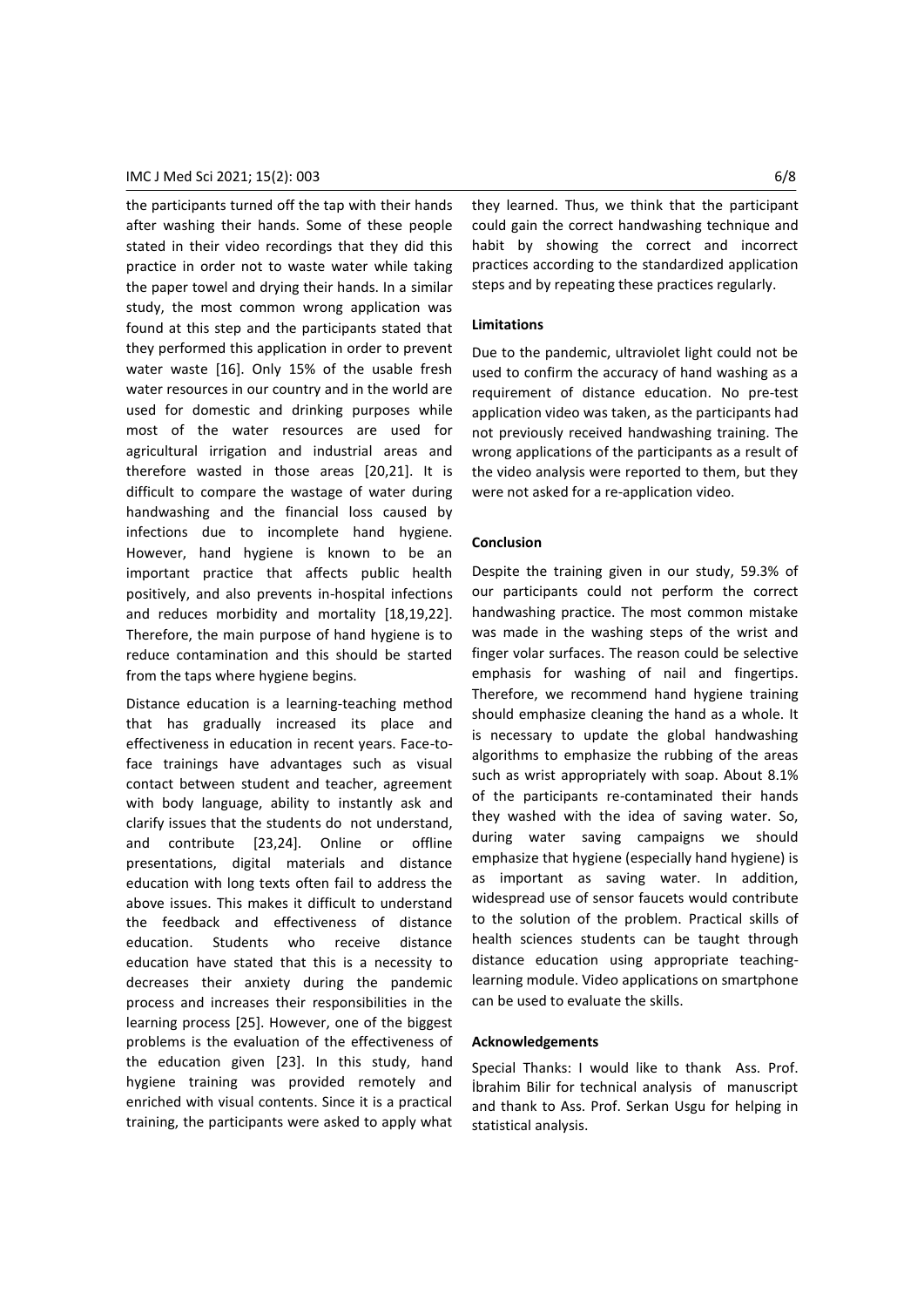## **Conflict of Interest**

All Authors declare that they have no affiliations with or involvement in any organization or entity with any financial interest or non-financial interest.

#### **References**

- 1. Miller DG, Pierson L,Doernberg S. The role of medical students during the COVID-19 pandemic. *Ann Intern Med*. 2020; **173**(2): 145–146.
- 2. RivaMA, PaladinoME, Belingheri M. The role of medical students during the COVID-19 pandemic. *Ann Intern Med*. 2020; **173**(10): 858–859.
- 3. DewartG, CorcoranL, Thirsk L, Petrovic K. Nursing education in a pandemic: academic challenges in response to COVID-19. *Nurse Educ Today.*2020; **92**: 104471.
- 4. Beiu C, Mihai M, PopaL, Cima L, Popescu MN. Frequent hand washing for COVID-19 prevention can cause hand dermatitis: management tips. *Cureus.* 2020; **12**(4): 7506–7506.
- 5. Ng YM, Peggy PL. Coronavirus disease (COVID-19) prevention: virtual class room education for hand hygiene. *Nurse Educ Pract.*2020; **45**: 102782.
- 6. World Health Organization. First global patient safety challenge. Clean care is safer care.Geneva: World Health Organization; 2009. 270 p.
- 7. Türkiye Cumhuriyeti Sağlık Bakanlığı. El Yıkama Tekniği. 2020. Available online: https:// covid19.saglik.gov.tr/TR-66456/el-yikamateknigi.html. Turkish.
- 8. Ceylan B, Gunes U, Baran L, Ozturk H, Sahbudak G. Examining the hand hygiene beliefs and practices of nursing students and the effectiveness of their handwashing behaviour. *J Clin Nurs*. 2020; **29**(21-22): 4057–4065.
- 9. Salama MF, Jamal WY, Mousa HA, Al-Abdulghani KA, Rotimi VO. The effect of hand hygiene compliance on hospital-acquired infections in an ICU setting in a Kuwaiti teaching hospital. *J Infect Public Health.* 2013; **6**(1): 27–34.
- 10. Yoo YG, Kim SL, Lee NJ. A study on the awareness and practice of hand washing according to the clinical practice of paramedic students. *J Korean Soc Comput Inf*. 2020; **25**(8): 129–135.
- 11. Ho JD, Ansari RK, Page D. Hand sanitization rates in an urban emergency medical services system. *J Emerg Med*. 2014; **47**(2): 163–168.
- 12. Turkmen L, Bakir B.Evaluation of knowledge, behavior and attitudes regarding hand hygiene (routine/hand washing) of health technician candidates. *Gümüşhane Üniversitesi Sağlık Bilimleri Dergisi.* 2017; **6**(3): 122–127. Turkish.
- 13. Celik S, Koçaşli S. Hygienic handwashing among nursing students in Turkey. *Appl Nurs Res*. 2008; **21**(4): 207–211.
- 14. Ramon-Canton C, Boada-Sanmartin N, Pagespetit‐Casas L. Evaluation of a hand hygien etechnique in healthcare workers. *Rev Calid Asist*. 2011; **26**(6): 376–379.
- 15. Škodová M, Gimeno‐Benítez A, Martínez‐ Redondo E, Morán‐Cortés JF, Jiménez‐Romano R, Gimeno‐Ortiz A. Hand hygiene technique quality evaluation in nursing and medicine students of two academic courses. *Rev Lat Am Enfermagem.* 2015; **23**(4): 708–717.
- 16. Park KY. Influences of perceived behavior control and self-efficacy on proper hand cleansing and hand washing practices among pre-practicum nursing students. *J Korean Acad Fundam Nurs*. 2012; **19**(3): 313–332.
- 17. Smith SM. A review of hand-washing techniques in primary care and community settings. *J Clin Nurs*. 2009; **18**(6): 786–790.
- 18. Moolenaar RL, Crutcher JM, San Joaquin VH, Sewell LV, Hutwagner LC, Carson LA, et al. A prolonged outbreak of *Pseudomonas aeruginosa* in a neonatal intensive care unit: did staff finger nails play a role in disease transmission? *Infect Control Hosp Epidemiol.* 2000; **21**(2): 80–85.
- 19. Hewlett AL, Hohenberger H, Murphy CN, Helget L, Hausmann H, Lyden E, et al. Evaluation of the bacterial burden of gel nails, standard nail polish, and natural nails on the hands of healthcare workers. *Am J Infect Control*. 2018; **46**(12): 1356–1359.
- 20. Aküzüm T, Çakmak B, Gökalp Z. Evaluation of water resources management in Turkey. *Int J Agric Nat Sci*. 2010; **3**(1): 67–74. Turkish.